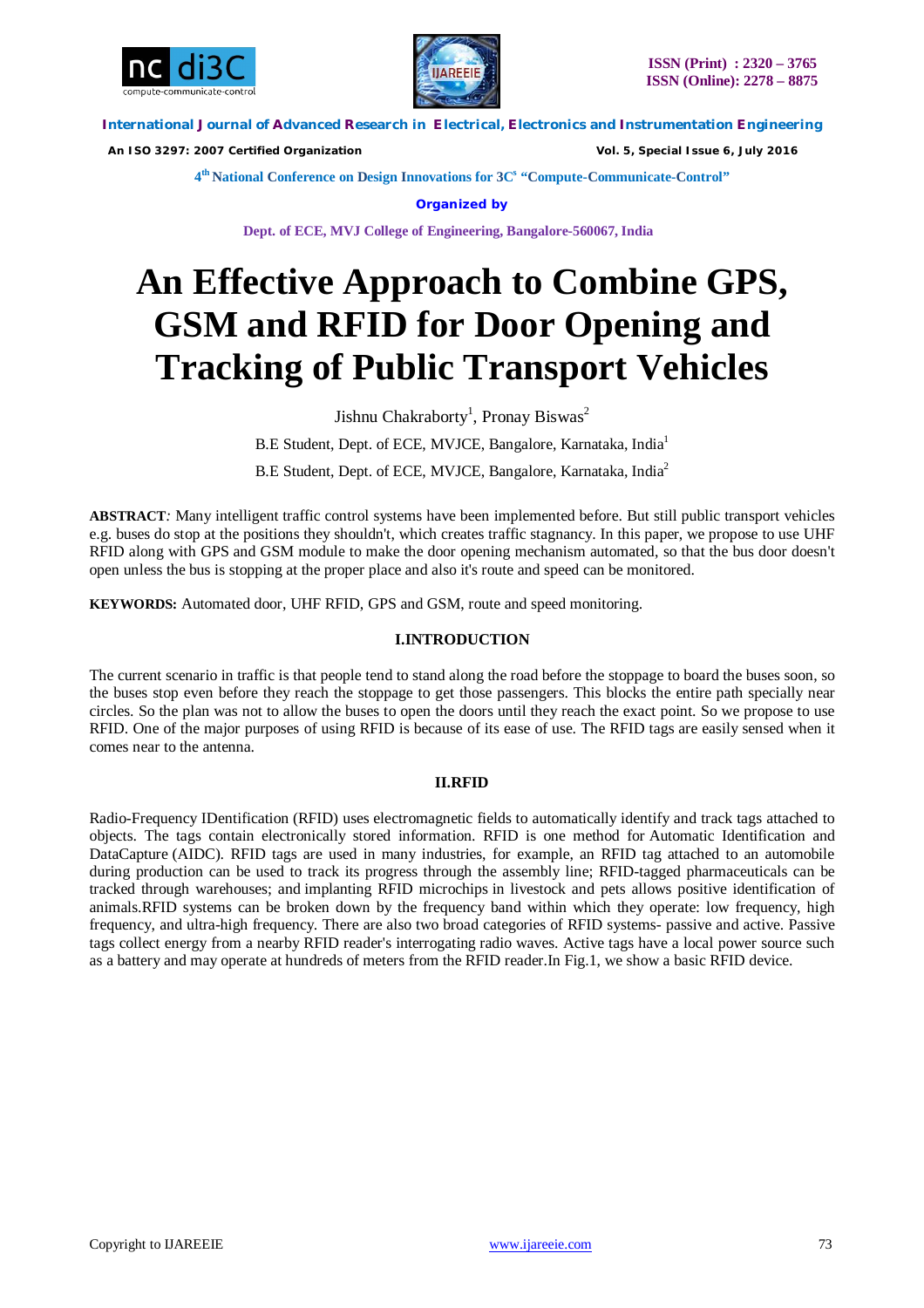



 *An ISO 3297: 2007 Certified Organization Vol. 5, Special Issue 6, July 2016*

**4 th National Conference on Design Innovations for 3C s "Compute-Communicate-Control"** 

**Organized by**

**Dept. of ECE, MVJ College of Engineering, Bangalore-560067, India**



Fig.1: Basic RFID



Fig. 2: Time domain representation of different frequency levels

In Fig. 2, we show how the graph looks like for Low Frequency, High Frequency and Ultra High Frequency respectively in time domain.

## **III.HOW RFID WORKS**

A Radio-Frequency IDentification system has three parts:

- A scanning antenna
- A transceiver with a decoder to interpret the data
- A transponder the RFID tag that has been programmed with information.

The scanning antenna puts out radio-frequency signals in a relatively short range. The RF radiation does two things:

- It provides a means of communicating with the transponder (the RFID tag) AND
- It provides the RFID tag with the energy to communicate (in the case of passive RFID tags).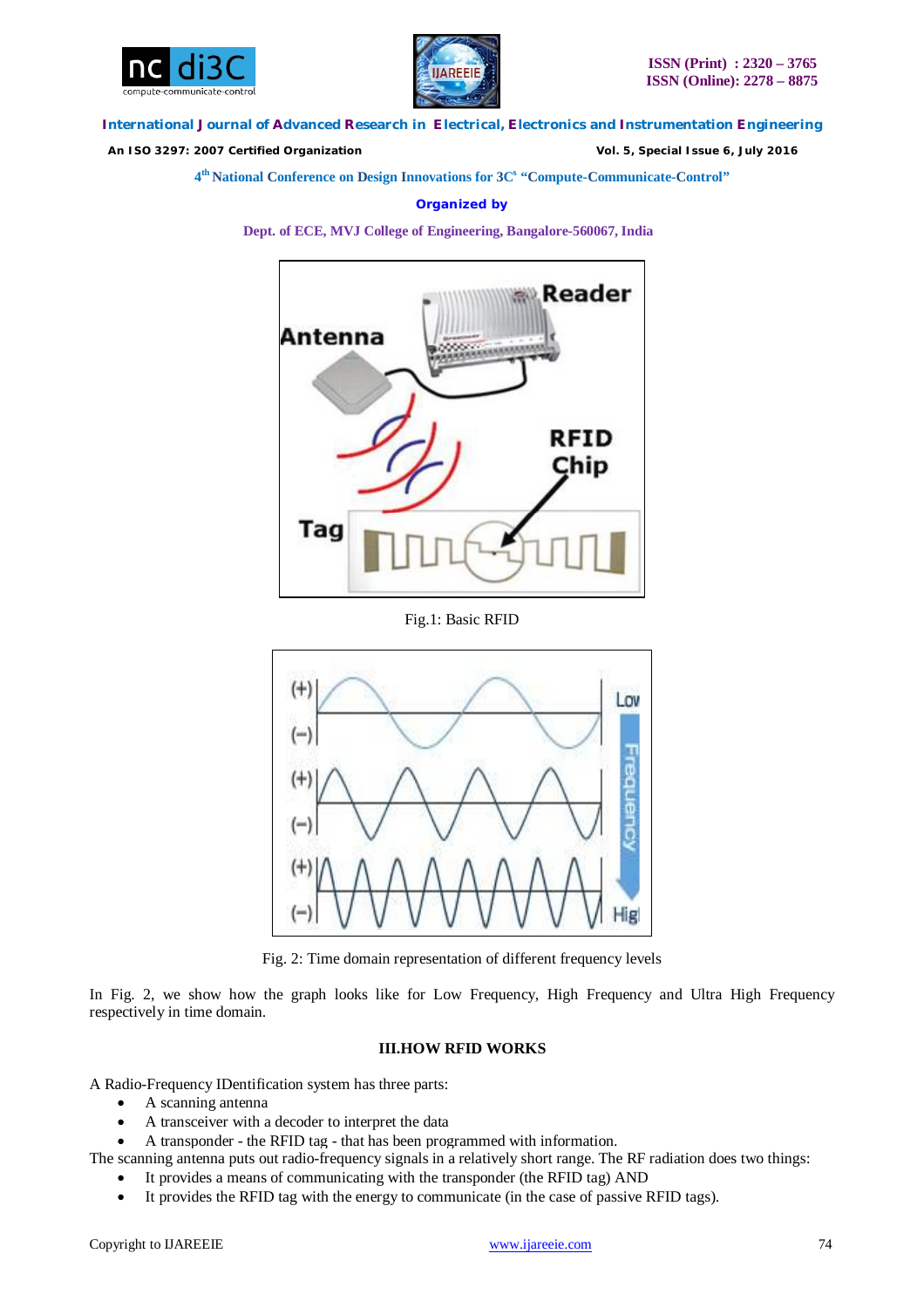



 *An ISO 3297: 2007 Certified Organization Vol. 5, Special Issue 6, July 2016*

**4 th National Conference on Design Innovations for 3C s "Compute-Communicate-Control"** 

**Organized by**

**Dept. of ECE, MVJ College of Engineering, Bangalore-560067, India**

This is an absolutely key part of the technology; RFID tags do not need to contain batteries, and can therefore remain usable for very long periods of time (maybe decades).

*When an RFID tag passes through the field of the scanning antenna, it detects the activation signal from the antenna. That "wakes up" the RFID chip, and it transmits the information on its microchip to be picked up by the scanning antenna. In Fig. 3, how a basic RFID works is shown.*



Fig. 3: Block diagram of working of RFID

## **IV.SYSTEM MODEL**

According to our proposal, the passive UHF RFID tag, i.e. the passive RFID tag operated in Ultra High Frequency, is placed on the bus stoppage and the ID of the tag is mapped to the name of the stoppage. The antenna is placed on the bus at the side where the gate is, facing the stoppage. The receiver of the antenna is connected to a micro-controller board. The board may be an Arduino board or a Raspberry pi board or a customized board made from Zero PCB. An LCD is attached to the board as well. The output of the board goes to a relay by which opening of the door can be controlled. Only when the bus stops near the stoppage, the tag is sensed, the name of the stoppage appears on the LCD and the relay is triggered to open the door. Anyhow, there will be an emergency switch to open the door in any case of emergency. There will also be a counter attached to the emergency switch to monitor any misuse of the switch. According to this paper, a GPS and a GSM module is interfaced in the micro-controller board to monitor the position and speed of the bus. We propose to use UHF for an effective distance between the stoppage and the bus. Fig. 4 shows the block diagram of our proposed model.



place and not anywhere according to their will which is assumed to prevent the unnecessary man-made traffic stagnancy.